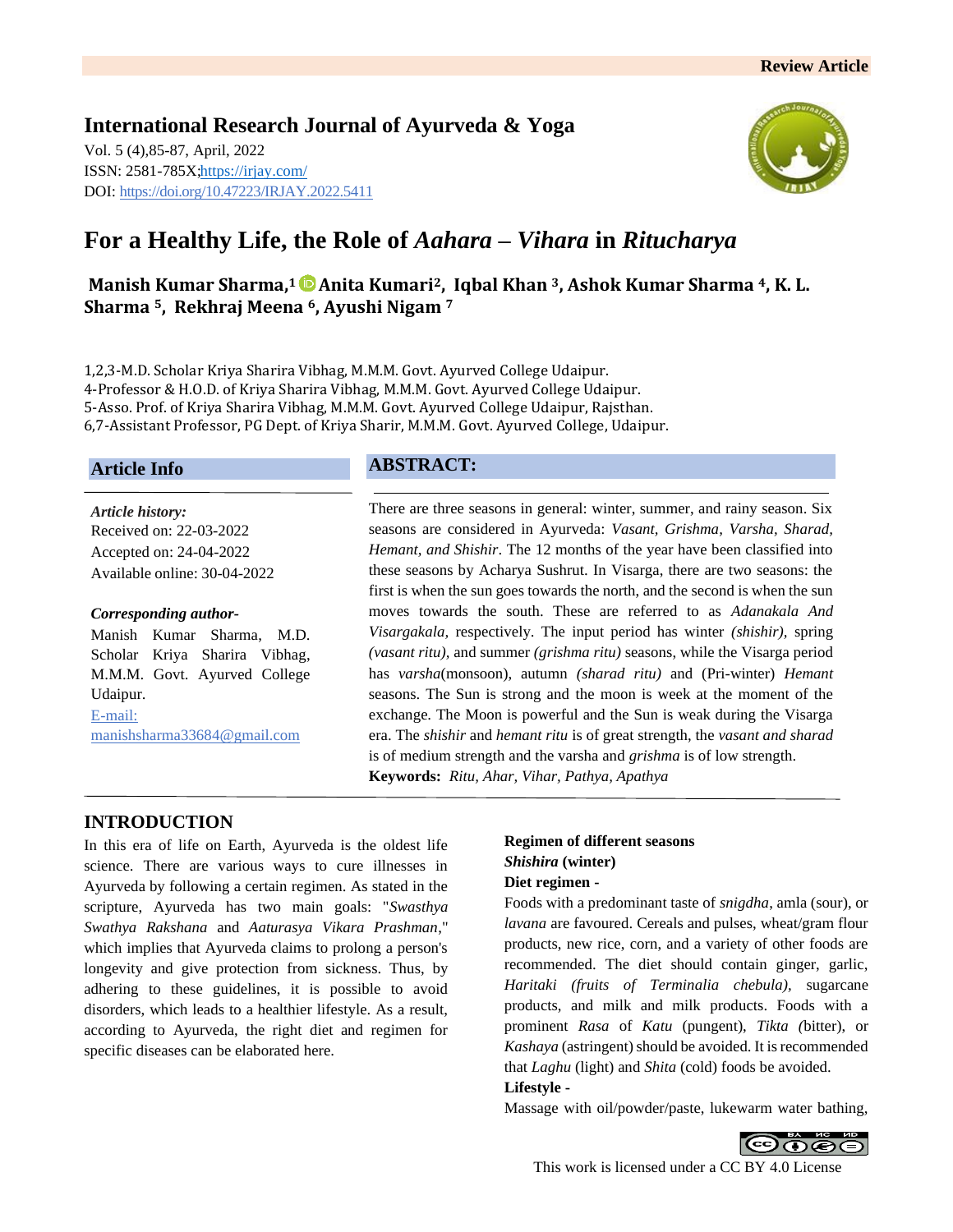exposure to sunlight, and wearing warm clothing are all recommended. Lifestyles that aggravate *Vata,* such as exposure to cold wind, excessive walking, and sleeping late at night, should be avoided.

#### *Vasanta* **(spring)**

Diet regimen - Foods that are easily digestible should be consumed. Old barley, wheat, rice, and other cereals are recommended. Lentil, *Mugda,* and other pulses can be consumed. It is necessary to consume food that tastes *Tikta* (bitter), *Katu* (pungent), and *Kashaya* (astringent). Honey, in addition to these, should be included in the diet. Meats that are easier to digest, such as *Shahsa* (rabbit), can be consumed. Foods that are difficult to digest should be avoided. *Sheeta* (cold), *Snigdha* (viscous), *Guru* (heavy), *Amla* (sour), and *Madhura* (sweet) varieties are not recommended. New grains, curd, cold drinks, and other similar items will be forbidden as well.

#### **Lifestyle -**

Bathing should be done in warm water, and exercise should be done during *Vasant Ritu. Udvartana* (massage) with powders of *Chandana (Santalum album), Kesara (Crocus sativus), Agaru*, and other herbs, *Kavala* (gargle), *Dhooma* (smoking), *Anjana* (collyrium), and evacuative methods like *Vamana and Nasya* are recommended. During this time, day-sleeping is strictly prohibited.

*Grishma (summer)*

#### Diet regimen -

Rice, lentils, and other light-digesting foods with *Madhura* (sweet), *Snigdha* (unctuous), *Sheeta* (cold), and *Drava*  (liquid) Guna should be consumed. It is recommended that you drink plenty of water and other liquids such as cold water, buttermilk, fruit juices, meat soups, mango juice, and churned curd with pepper. Milk with sugar sweets should be had before bedtime. Dishes with *Katu* (pungent) and *Amla* (sour) flavours, as well as *Ushna* (warm) foods, should be avoided.

#### **Lifestyle -**

Staying in cool places, massaging the body with sandalwood and other aromatic pastes, adorning the body with flowers, wearing light dresses, and napping during the day are all beneficial. The cooling moon rays with the air can be enjoyed at night. Excessive activity or hard work should be avoided, as should excessive sexual indulgence and alcoholic preparations.

#### *Varsha (monsoon)*

#### Diet regimen -

Foods with *Amla (sour) and Lavana* (salty) flavours, as well as *Sneha* (unctuous) properties, should be consumed.

Old barley, rice, wheat, and other cereals are recommended. Aside from beef soup, Yusha (soup), and other foods should be included in the diet. It is recommended that one drink medicinal or heated water. River water, churning preparations with a lot of water, and too much fluids and wine should all be avoided. Foods that are heavy and difficult to digest, such as meat, are forbidden.

Bathing with boiling water is recommended, as is properly massaging the body with oil afterward. As an evacuative method to eliminate vitiated Doshas, medicated Basti (enema) is administered. It is forbidden to get wet in the rain, day-sleep, exercise, hard work, sexual indulgence, wind, and stay on the riverbank, among other things.

## *Sharat (autumn)*

#### Diet regimen -

Foods with *Madhura* (sweet) and *Tikta* (bitter) flavours, as well as *Laghu* (easy to digest) and cold qualities, are recommended. Foods with anti-vitiated Pitta qualities are recommended. Wheat, green gramme, sugar candy, honey, *Patola (Trichosanthes diocia),* and dry-land animal flesh *(Jangala Mamsa)* should all be consumed. Foods that are hot, bitter, sweet, or astringent should be avoided. Foods such as fat, oils, aquatic animal meat, curds, and other dairy products should also be avoided during this season.

## **Lifestyle -**

It is advisable to only eat food when there is a strong desire to do so. Drinking, bathing, and other activities should be done with water cleaned by the sun's rays during the day and the moon's rays at night. Wearing flower garlands and applying *Chandana (Santalum album)* paste to the body is recommended. Moon rays in the first three hours of the night are said to be beneficial to health. During this season, medical procedures such as *Virechana* (purging), *Rakta-Mokshana* (bloodletting), and others should be performed. Day-sleeping, overeating, and excessive sun exposure, among other things, should be avoided.

#### *Hemanta (late autumn)*

#### Diet regimen -

Unctuous, sweet, sour, and salty meals should be used. New rice, flour preparations, green gramme, Masha, and other cereals and pulses are noted as being employed. The diet should also include various meats, lipids, milk and milk products, sugarcane products, *Shidhu* (fermented preparations), *Tila* (sesame), and so forth. Avoid foods that aggravate *Vata*, such as *Laghu* (light), cold, and dry foods. It's also not a good idea to drink cold drinks.

#### **Lifestyle -**

Exercise, body and head massage, warm water, *Atapa-*